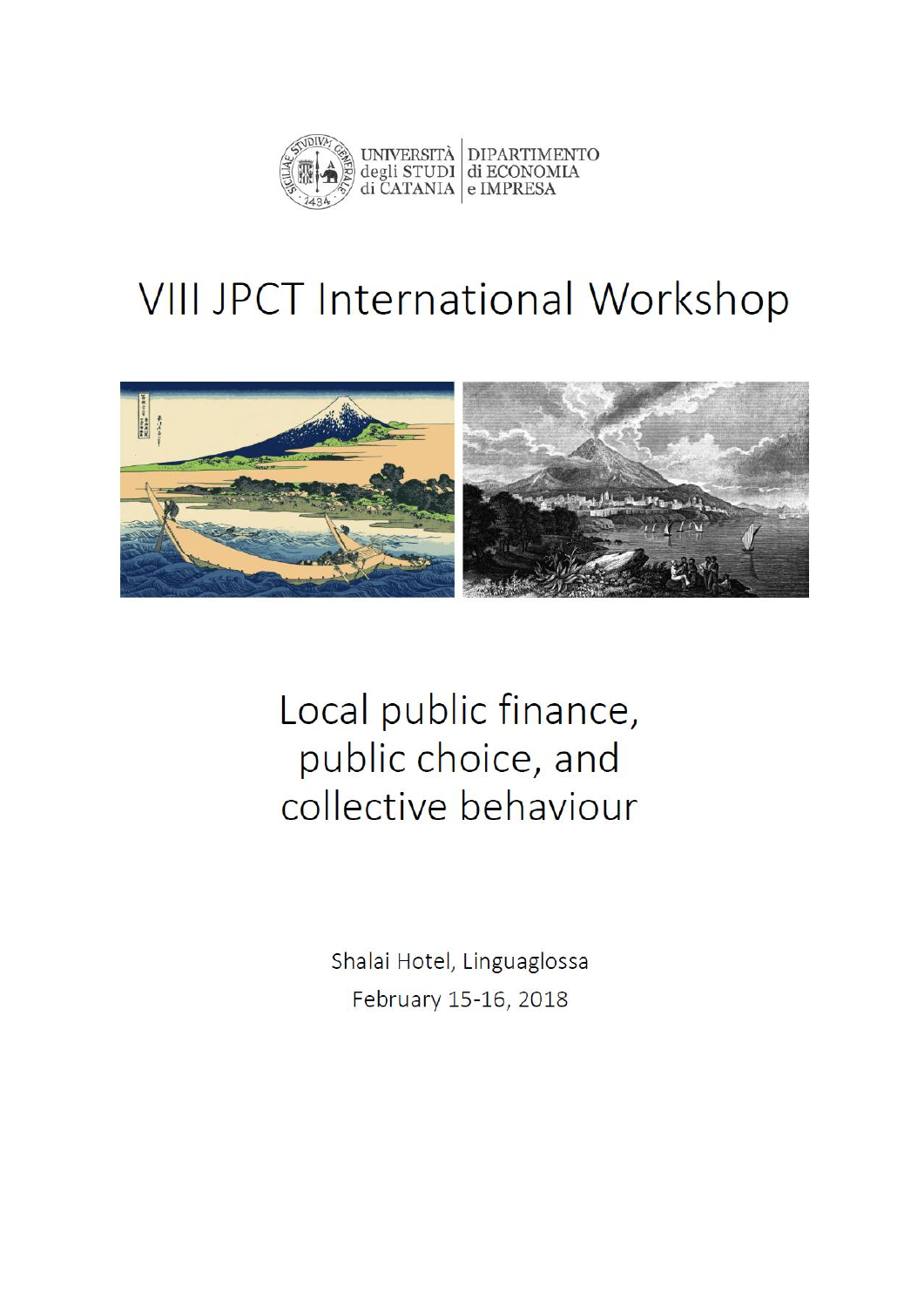#### Sessions

Session 1 February 15, 2018 - 16:30 to 18:00 I Floor

#### Session Chair: Ilde Rizzo, University of Catania

Federalism, Party Competition and Budget Outcome: Empirical Findings on Regional Health Expenditure in Italy

By Marina Cavalieri (University of Catania), Emilio Giardina (University of Catania), Calogero Guccio (University of Catania), Isidoro Mazza (University of Catania) *presented by Marina Cavalieri*

Discussant: Tsuyoshi Shinozaki (Tohoku-Gakuin University)

Optimal Gender-Based Taxation When Bargaining Power is Endogenous By Yoshitomo Ogawa (Kindai University) *presented by Yoshitomo Ogawa*

Discussant: Anna Mignosa (University of Catania)

The Economics of Heritage: Some Implications of Policy Devolution

By Marco Martorana (University of Catania), Isidoro Mazza (University of Catania), Anna Mignosa (University of Catania), Ilde Rizzo (University of Catania) *presented by Isidoro Mazza*

Discussant: Mitsuyoshi Yanagihara, University of Nagoya

Session 2 February 15, 2018 - 18:15 to 19.45 I Floor

Session Chair: Kenji Nozaki, Takasaki City University of Economics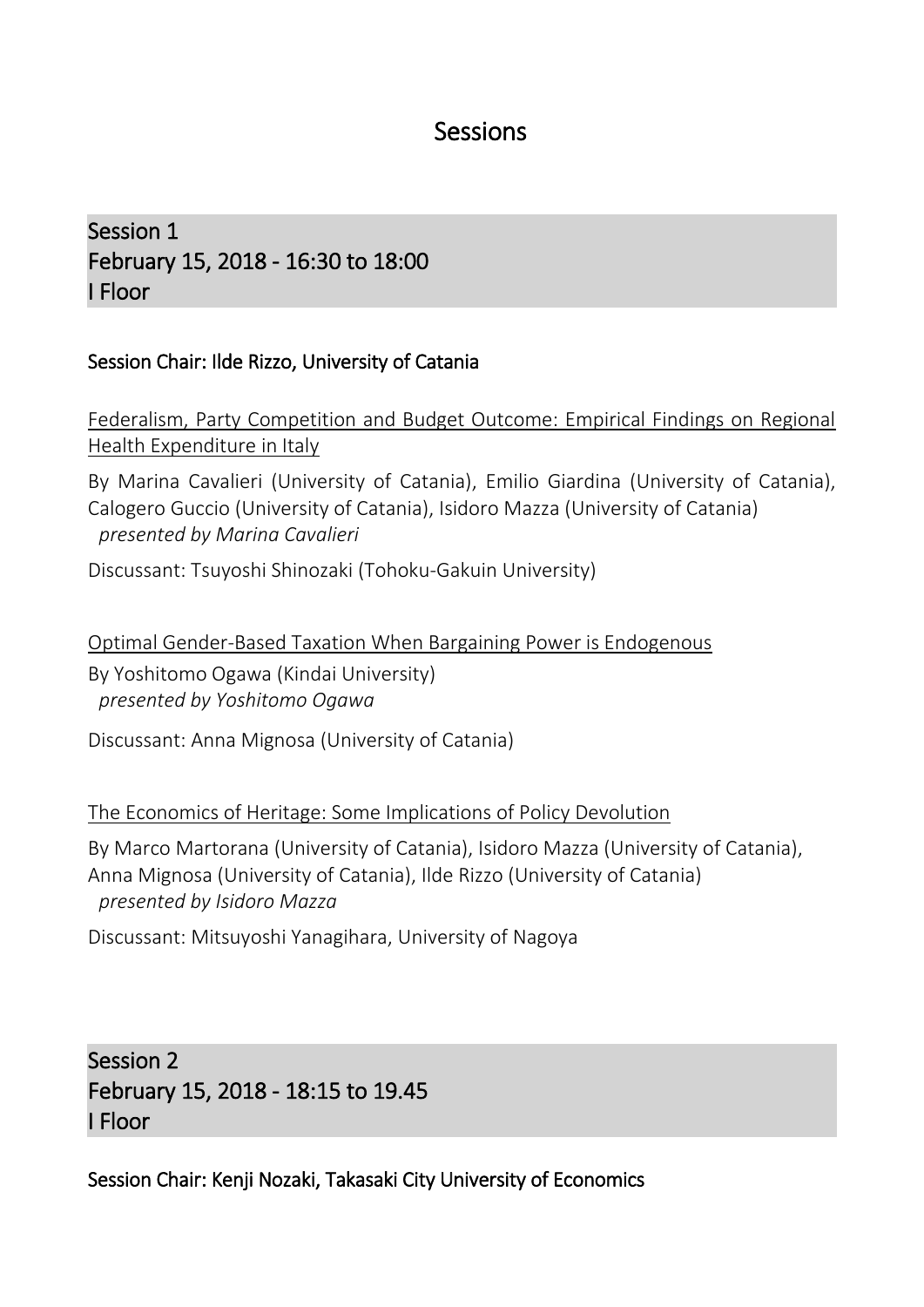[Cross-Border Shopping in a Federation System](https://editorialexpress.com/cgi-bin/conference/download.cgi?db_name=SIEP2017&paper_id=31) 

By Hideya Kato (Ryukoku University), Minoru Kunzaki (Aichi University), Mitsuyoshi Yanagihara (University of Nagoya)

*presented by Mitsuyoshi Yanagihara*

Discussant: Marina Cavalieri (Università di Catania)

The Effects of the Regulatory Framework of Consumer Over-Indebtedness in Italy: An ABM Simulation

By Luigi Bonaventura (University of Catania), Maurizio Caserta (University of Catania), Margherita Lazzara(University of Catania)

*presented by Luigi Bonaventura*

Discussant: Yoshitomo Ogawa (Kindai University)

Shared Accountability and Strategic Interaction to Provide Public Education between Central and Local Government

By Hiroki Tanaka (Doshisha University) *presented by Hiroki Tanaka*

Discussant: Marco Martorana (University of Catania)

Session 3 February 16, 2018 - 9:15 to 10.45 I Floor

#### Session Chair: Mitsuyoshi Yanagihara, University of Nagoya

[Private Debt and Economic Activity: a Short-run Perspective](https://editorialexpress.com/cgi-bin/conference/download.cgi?db_name=SIEP2017&paper_id=141)

By Gianluca Cafiso (University of Catania) *presented by Gianluca Cafiso*

Discussant: Daisuke Matsuzaki (Toyo University)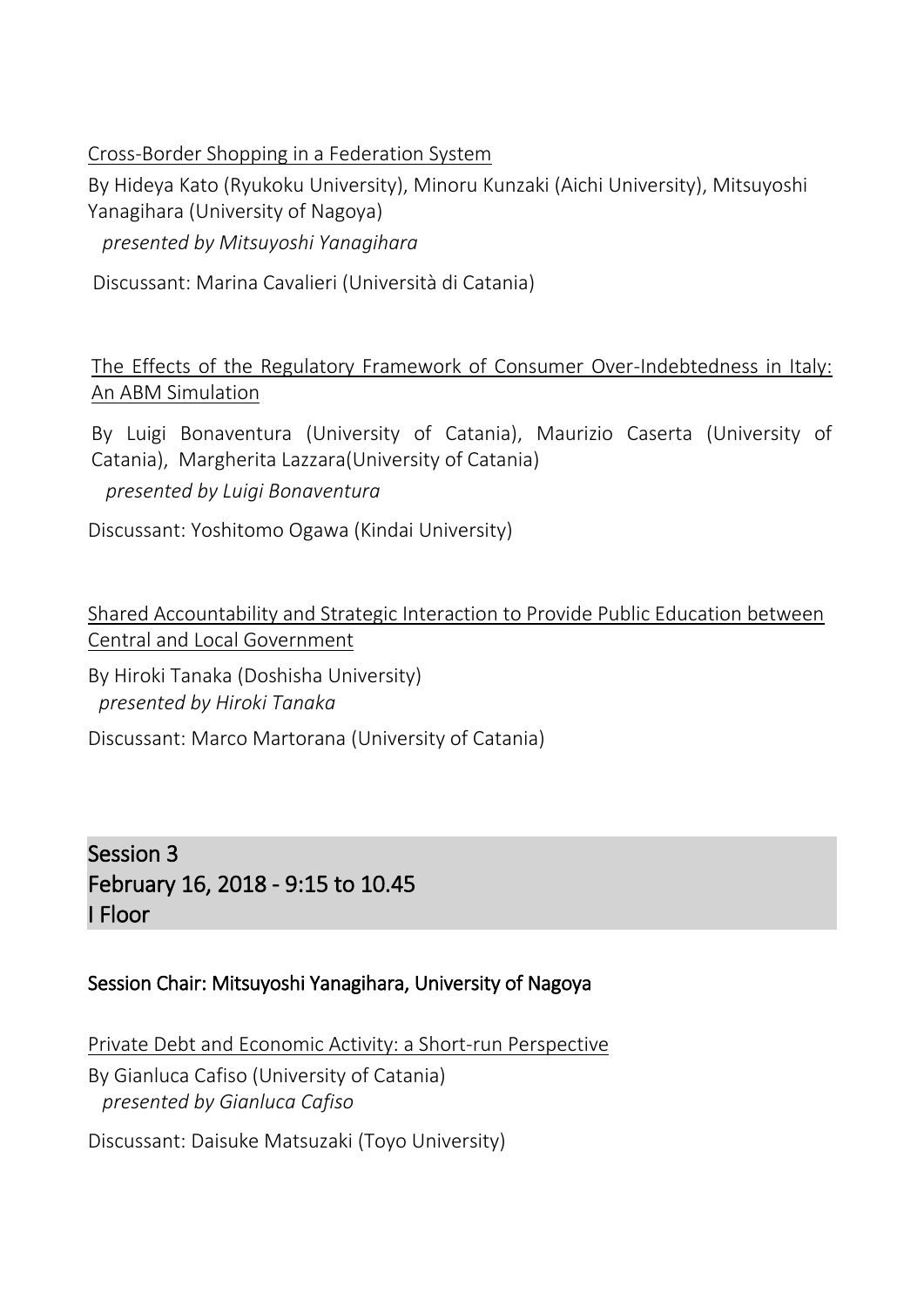Location Choice, Export Tariff, and Cournot Duopoly in a Third-market Model

By Kojun Hamada (Niigata University)

*presented by Kojun Hamada*

Discussant: Paolo Di Caro (Italian Ministry of Economy and Finance)

#### Did the Governance of EU Funds Help the Italian Regional Labour Markets During the Great Recession

By R. Arbolino (Università di Napoli "Orientale"), P. Di Caro (Italian Ministry of Economy and Finance), U. Marani (Università di Napoli "Orientale") *presented by Paolo Di Caro*

Discussant: Kojun Hamada (Niigata University)

#### Session 4 February 16, 2018 - 16:30 to 18.00 I Floor

#### Session Chair: Giacomo Pignataro, University of Catania

Studying Malapportionment Using α-Divergence By Junichiro Wada (Yokohama City University) *presented by Junichiro Wada*

Discussant: Giacomo Pignataro (University of Catania)

Efficiency of Italian nursery schools: a bootstrapped DEA assessment

By Calogero Guccio (University of Catania), Domenico Lisi (University of Catania), Marco Martorana (University of Catania) *presented by Marco Martorana*

Discussant: Katsuyoshi Nakazawa (Toyo University)

The optimal regional tax structure in a monetary economy By Akihiko Kaneko (Waseda Univerisity), Daisuke Matsuzaki (Toyo University)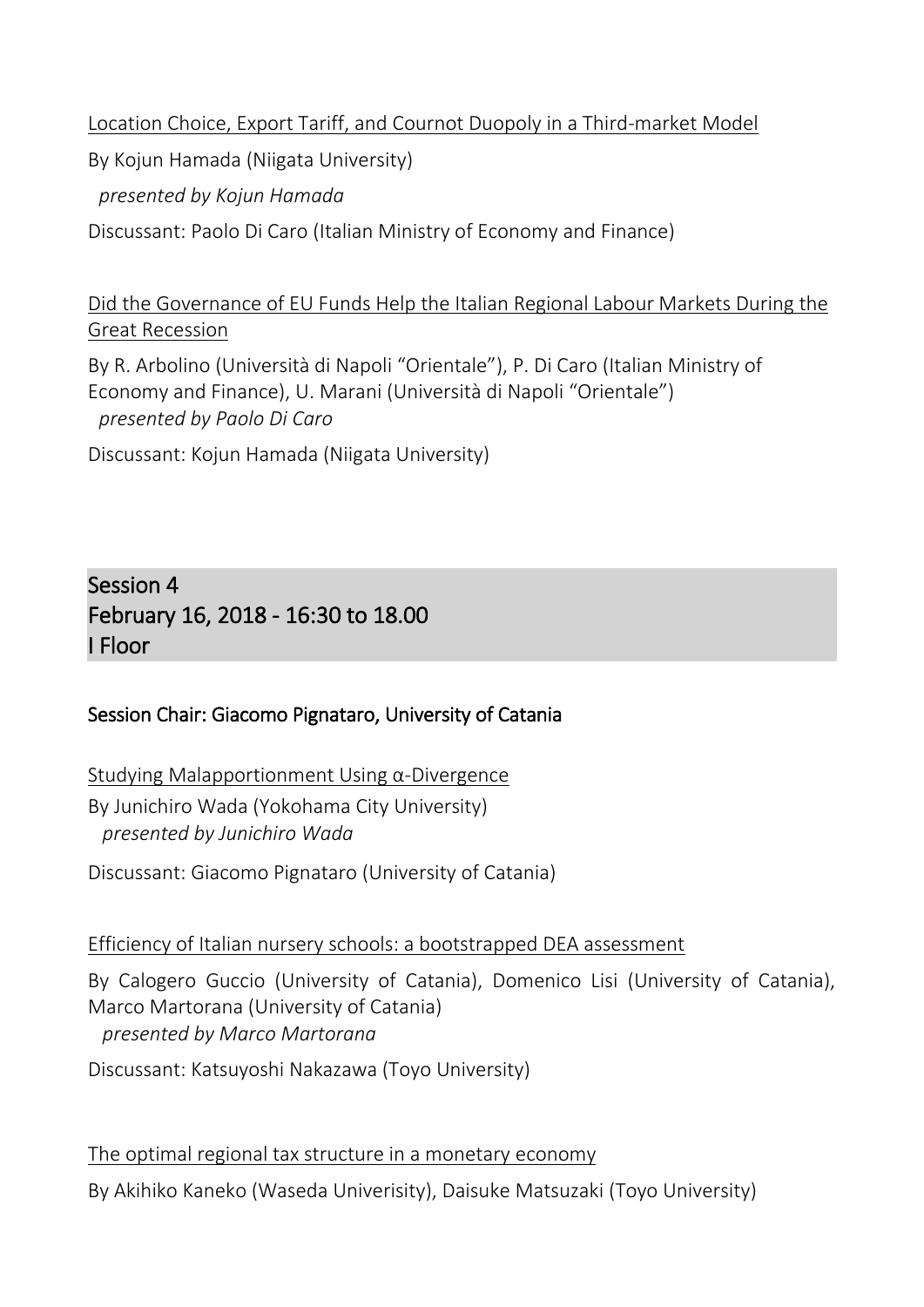### *presented by Akihiko Kaneko* Discussant: Gianluca Cafiso (University of Catania)

#### Session 5 February 16, 2018 – 18.15 to 19.45 I Floor

#### Session Chair: Minoru Kunizaki, Aichi University

An Assessment of the Efficiency of Decentralization in the Realisation of Public Works By Calogero Guccio (University of Catania), Giacomo Pignataro (University of Catania), Ilde Rizzo (University of Catania) *presented by Giacomo Pignataro*

Discussant: Junichiro Wada (Yokohama City University)

Free Rider Behavior and Amalgamation Pattern

By Katsuyoshi Nakazawa (Toyo University) *presented by Katsuyoshi Nakazawa*

Discussant: Isidoro Mazza (University of Catania)

Darwinism in Economics: Between Ontological Identity and Ontological Continuity

By Salvatore Spagano (University of Catania)

*presented by Salvatore Spagano*

Discussant: Kenji Nozaki (Takasaki City University of Economics)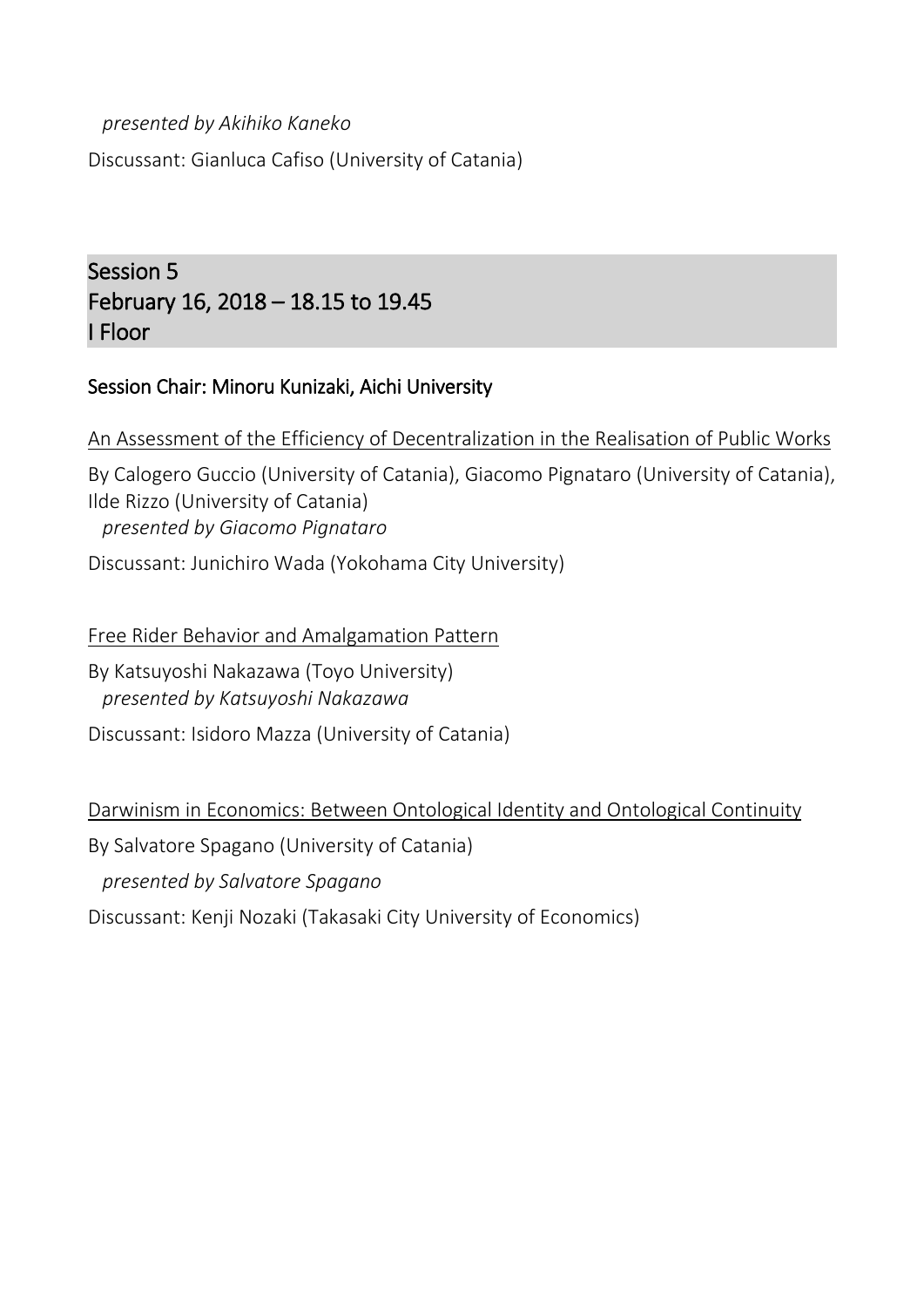### List of Participants

#### Names Affiliation E-mail

Luigi Bonaventura Dept. of Economics and Business, Univ. of Catania [lbonaventura@lex.unict.it](mailto:lbonaventura@lex.unict.it) Gianluca Cafiso **Dept.** of Economics and Business, Univ. of Catania [gcafiso@unict.it](mailto:gcafiso@unict.it) Marina Cavalieri **Dept. of Economics and Business, Univ. of Catania** [mcavali@unict.it](mailto:mcavali@unict.it) Paolo Di Caro Italian Ministry of Economy and Finance baolo.dicaro@mef.gov.it Calogero Guccio Dept. of Economics and Business, Univ. of Catania [guccio@unict.it](mailto:guccio@unict.it) Kojun Hamada Faculty of Economics, Niigata University https://www.khamada@econ.niigata-u.ac.jp Akihiko Kaneko Facul. of Political Sc. and Economics, Waseda Univ. [akaneko@waseda.jp](mailto:akaneko@waseda.jp) Minoru Kunizaki Faculty of Economics, Aichi University [mk50s@i.softbank.jp](mailto:mk50s@i.softbank.jp) Margherita Lazzara Dept. of Economics and Business, Univ. of Catania [mlazzara@lex.unict.it](mailto:mlazzara@lex.unict.it) Domenico Lisi **Dept. of Economics and Business, Univ. of Catania** domenico.lisi@unict.it Marco Martorana Dept. of Economics and Business, Univ. of Catania marco.martorana@unict.it Daisuke Matsuzaki Faculty of Economics, Toyo University [matsuzaki@toyo.jp](mailto:matsuzaki@toyo.jp) Isidoro Mazza **Dept.** of Economics and Business, Univ. of Catania [imazza@unict.it](mailto:imazza@unict.it) Anna Mignosa **Dept.** of Economics and Business, Univ. of Catania [amignosa@unict.it](mailto:amignosa@unict.it) Katsuyoshi Nakazawa Department of Policy Studies, Toyo University hakazawa@toyo.jp Kenji Nozaki **Takasaki City University of Economics** Knozaki.kenji@gmail.com Yoshitomo Ogawa Faculty of Economics, Kindai University The Supersy [yogawa@kindai.ac.jp](mailto:yogawa@kindai.ac.jp) Chikako Ozu Kyushu University [ozu@econ.kyushu-u.ac.jp](mailto:ozu@econ.kyushu-u.ac.jp) Giacomo Pignataro Dept. of Economics and Business, Univ. of Catania [ecomm01@unict.it](mailto:ecomm01@unict.it) Ilde Rizzo **Dept.** of Economics and Business, Univ. of Catania [rizzor@unict.it](mailto:rizzor@unict.it) Tsuyoshi Shinozaki Faculty of Economics, Tohoku Gakuin University Salvatore Spagano Dept. of Economics and Business, Univ. of Catania [spagano@unict.it](mailto:spagano@unict.it) Hiroki Tanaka Faculty of Policy Studies, Doshisha University [hitanaka@mail.doshisha.ac.jp](mailto:hitanaka@mail.doshisha.ac.jp) Junichiro Wada Faculty of Economics, Yokohama City University [juniwada@yahoo.co.jp](mailto:juniwada@yahoo.co.jp) Mitsuyoshi Yanagihara Graduate School of Economics, Nagoya University [yanagi@soec.nagoya-u.ac.jp](mailto:yanagi@soec.nagoya-u.ac.jp)

shinozaki@mail.tohokugakuin.ac.jp